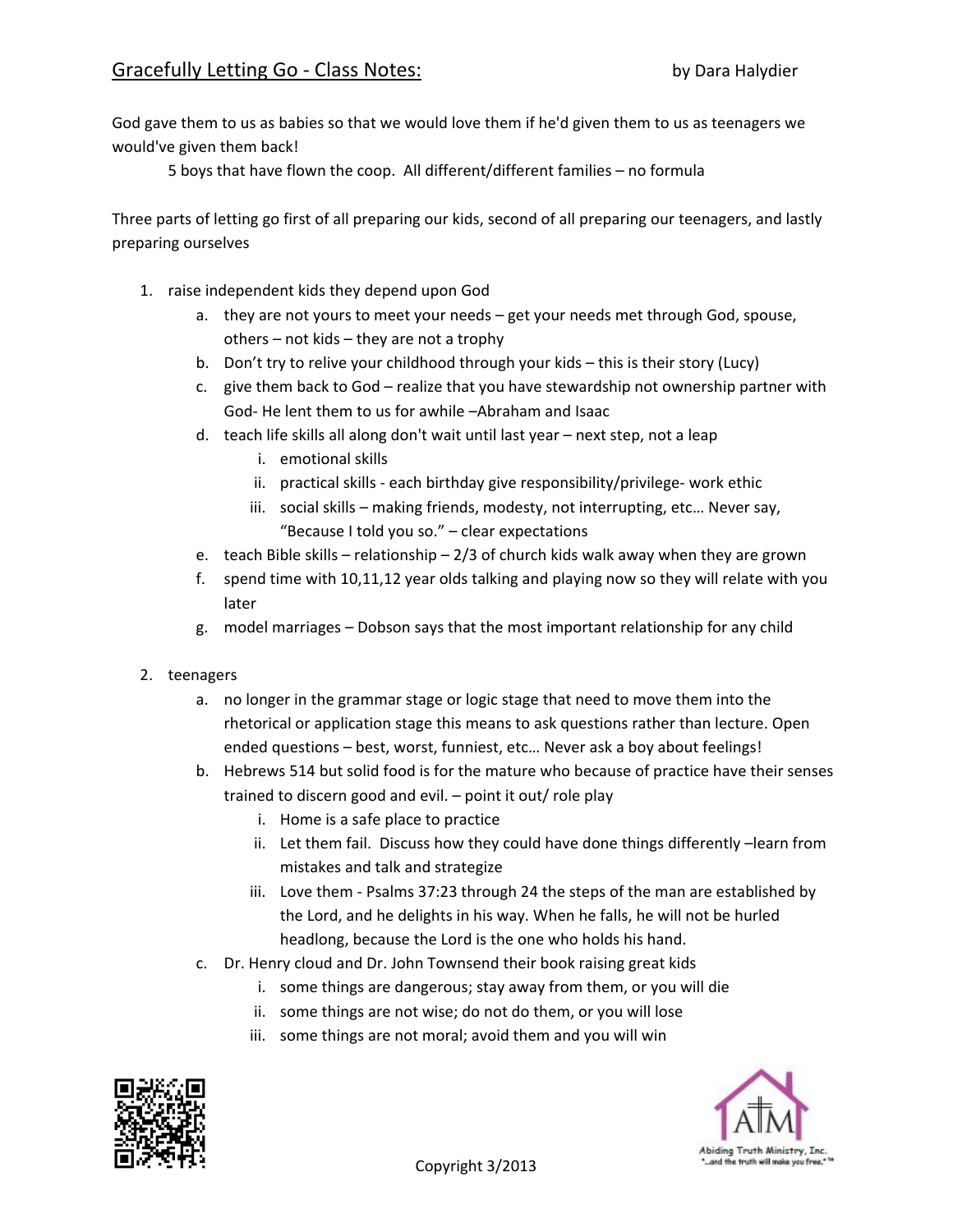- iv. you are in charge of all of the above until you prove that you cannot be, and then we or the law will intervene
- d. moving boundaries/building trust
	- i. clear expectations ‐ contract
	- ii. consistency (curfews)
	- iii. with each step outward there comes a building of trust
	- iv. not age 18 and "be gone"!
- e. process don't need to depend on mom and dad, depend on God trust track record that starts when they are younger
- f. God is writing their story step back and assist, give advice, then give God room
	- i. Think back to your emancipation good or bad example, but your desires and inner struggles
	- ii. Don't control
- g. Train up a child Prov. 22:6 Let them be who God created them to be not who you want them to be
- h. Moms and dads need to be ministers of grace:

Define grace – what does grace look like for a parent of a teenager – curfews, burning the rug in front of the fireplace.

Were you given grace when you were growing up? (See the Grace Awakening p.215 for chart comparing shame based spirituality and healthy spirituality) Can't give what you don't have. Go to God and learn His grace.

- i. Are the people you serve given the freedom to be who they are, or you do you force them to be who you expect them to be?
- ii. Do let others go, or do you smother them or control them?
- iii. Would folks feel intimidated or relieved in your presence?
- iv. Are you cultivating spontaneous, creative celebrants or fearful captives?
- v. Do you encourage, build up, and affirm those to whom you minister?
- i. let go of child's past allow him to be" becoming"
- j. it's your move child
	- i. If you don't let them control their own destinies then you become an enabler an enabler keeps the child weak and doesn't allow them to grow strong (a tree)
	- ii. My prayer when spelunking Give them adventure and danger to form them but give them wisdom to keep them safe.
- k. know that you can do everything right and things can still go wrong!
	- i. speculations (If only,,, What if) 2 corinthians10:5
	- ii. BUT GOD… Their choices are no longer a reflection upon your parenting.
- M. Dara's 10 steps to letting go
	- 1. Pray
	- 2. know that their foundation is firm